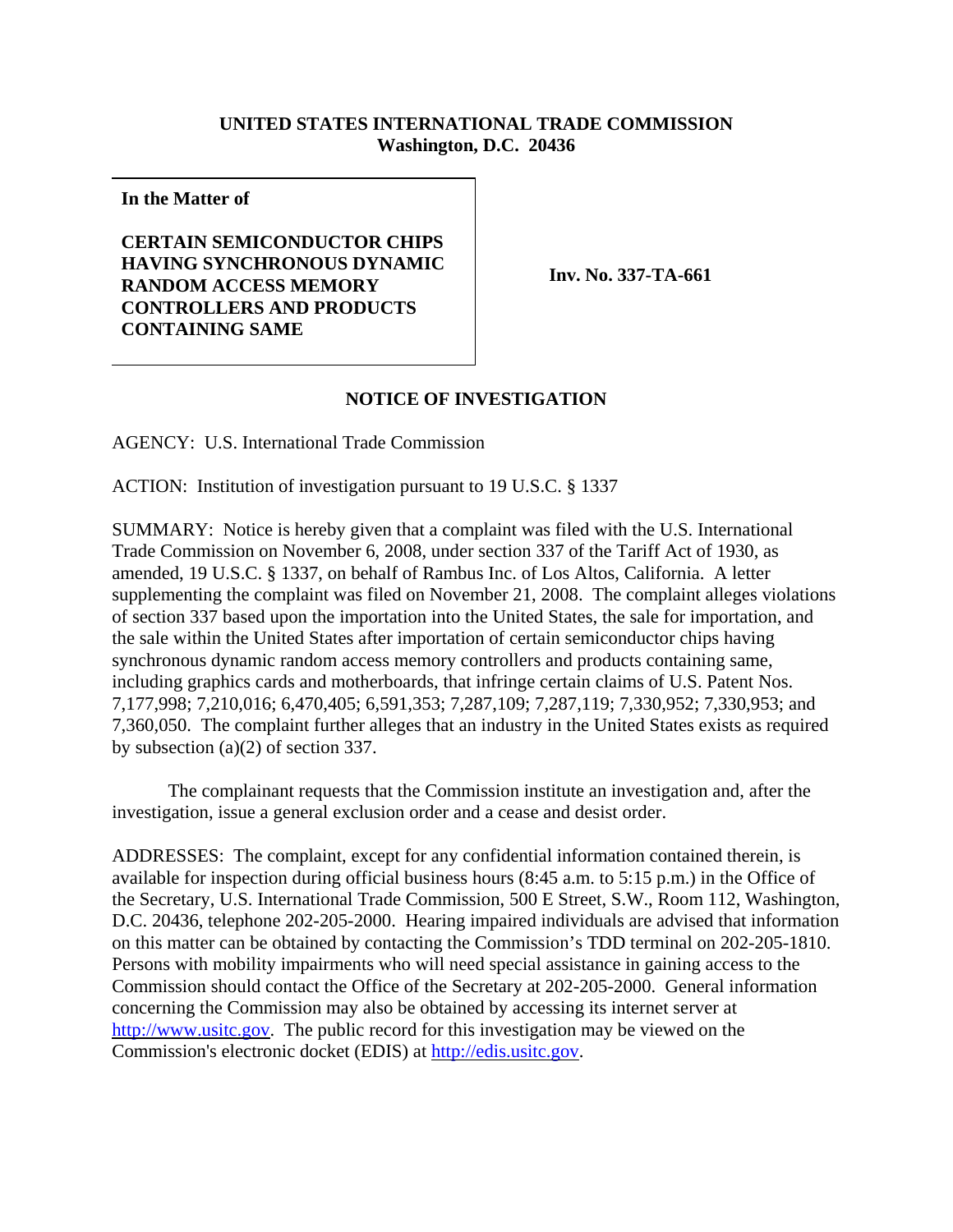FOR FURTHER INFORMATION CONTACT: Vu Q. Bui, Esq., Office of Unfair Import Investigations, U.S. International Trade Commission, telephone (202) 205-2582.

AUTHORITY: The authority for institution of this investigation is contained in section 337 of the Tariff Act of 1930, as amended, and in section 210.10 of the Commission's Rules of Practice and Procedure, 19 C.F.R. § 210.10 (2008).

SCOPE OF INVESTIGATION: Having considered the complaint, the U.S. International Trade Commission, on December 4, 2008, ORDERED THAT –

(1) Pursuant to subsection (b) of section 337 of the Tariff Act of 1930, as amended, an investigation be instituted to determine whether there is a violation of subsection  $(a)(1)(B)$  of section 337 in the importation into the United States, the sale for importation, or the sale within the United States after importation of certain semiconductor chips having synchronous dynamic random access memory controllers or products containing same that infringe one or more of claims 7, 13, 21, and 22 of U.S. Patent No. 7,177,998; claims 7, 13, 21, and 22 of U.S. Patent No. 7,210,016; claims 11-13, 15, and 18 of U.S. Patent No. 6,470,405; claims 11-13 of U.S. Patent No. 6,591,353; claims 1-6, 11-13, 20-22, and 24 of U.S. Patent No. 7,287,109; claims 21 and 22 of U.S. Patent No. 7,287,119; claims 21, 22, and 24 of U.S. Patent No. 7,330,952; claim 25 of U.S. Patent No. 7,330,953; and claims 29 and 31 of U.S. Patent No. 7,360,050, and whether an industry in the United States exists as required by subsection (a)(2) of section 337;

(2) For the purpose of the investigation so instituted, the following are hereby named as parties upon which this notice of investigation shall be served:

(a) The complainant is  $-$ 

Rambus Inc. 4440 El Camino Real Los Altos, California 94022

(b) The respondents are the following entities alleged to be in violation of section 337, and are the parties upon which the complaint is to be served:

> NVIDIA Corporation 2701 San Tomas Expressway Santa Clara, California 95050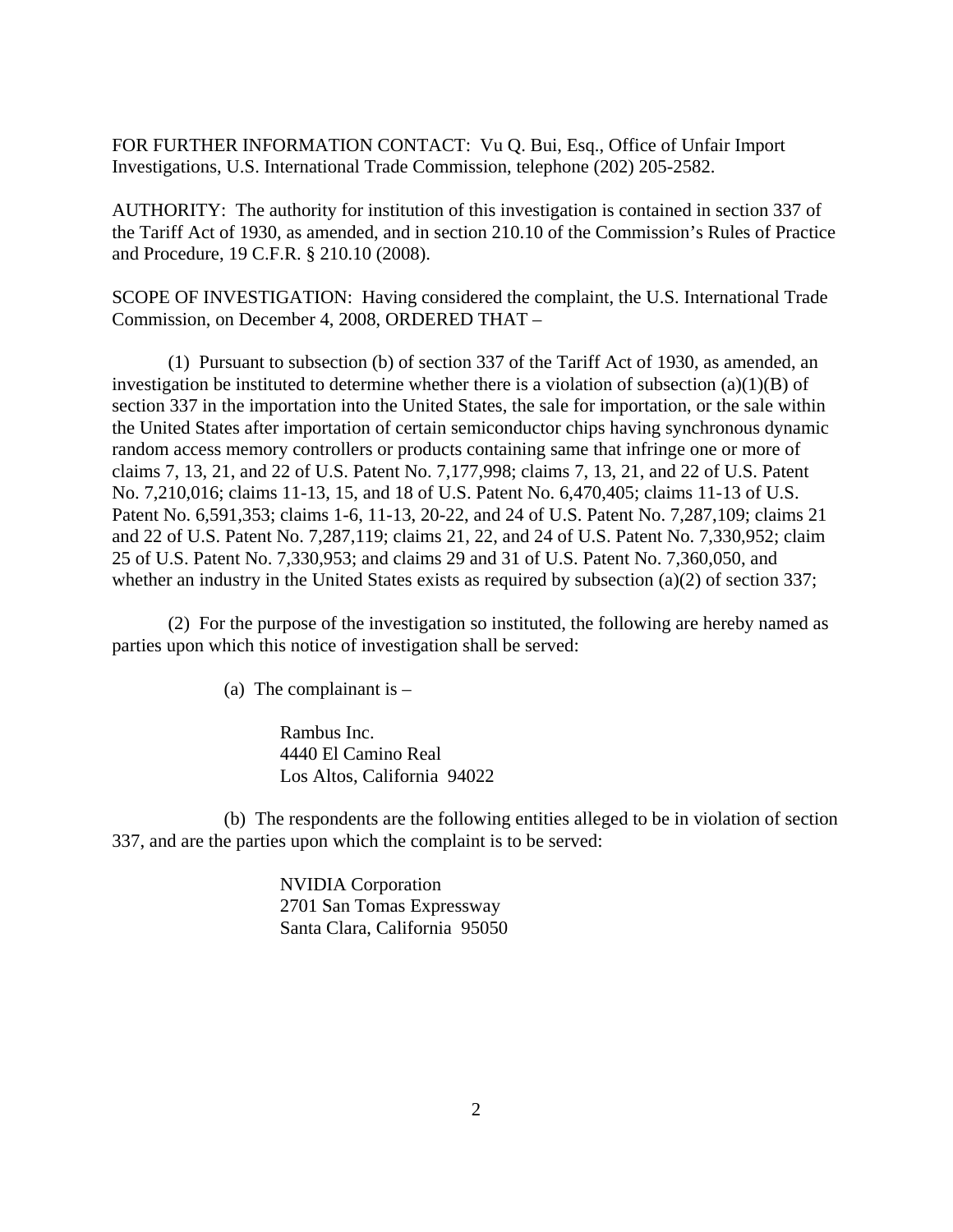Asustek Computer Inc. 4F, No. 15, Li Te Rd. Peitou District, Taipei 112 Taiwan

ASUS Computer International, Inc. 800 Corporate Way Fremont, California 94539

BFG Technologies, Inc. 28690 Ballard Drive Lake Forest, Illinois 60045

Biostar Microtech (U.S.A.) Corp. 18551 East Gale Avenue City of Industry, California 91748

Biostar Microtech International Corp. 2 Fl., 108-2 Ming Chuan Road Hsin Tien, Taiwan

Diablotek Inc. 1421 Pedley Drive Alhambra, California 91803

EVGA Corp. 2900 Saturn Street, Suite B Brea, California 92821

G.B.T. Inc. 17358 Railroad St. City of Industry, California 91748

Giga-byte Technology Co., Ltd. No. 6, Bau Chiang Road Hsin-Tien, Taipei 231 Taiwan

Hewlett-Packard Co. 3000 Hanover Street Palo Alto, California 94304

MSI Computer Corp.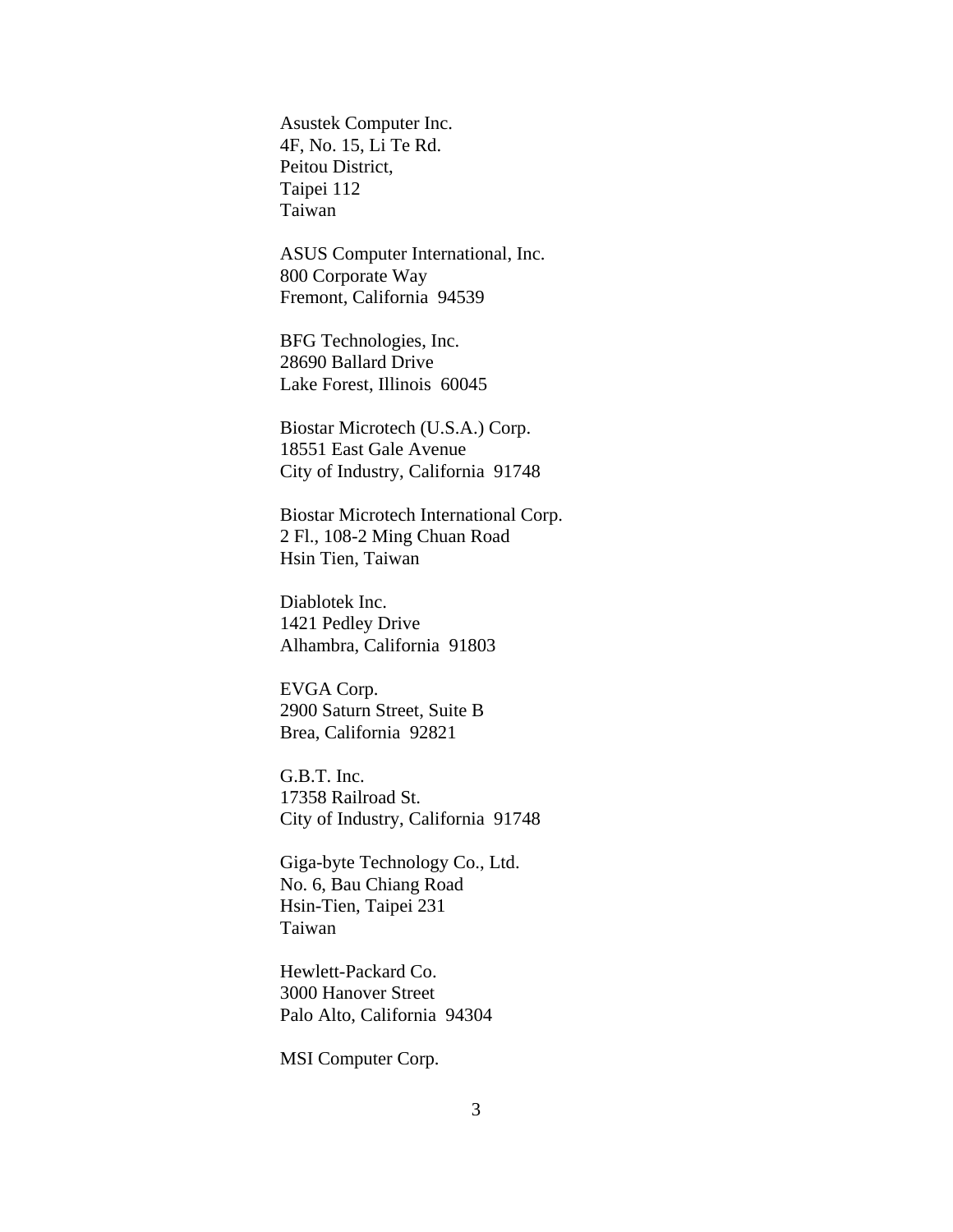901 Canada Court City of Industry, California 91748

Micro-star International Co., Ltd. No. 69, Li-De St. Jung-He City, Taipei Hsien Taiwan

Palit Multimedia Inc. 1920 O'Toole Way San Jose, California 95131

Palit Microsystems Ltd. 21F, 88, Sec. 2, Chung Hsiao E. Rd., Taipei, Taiwan

Pine Technology Holdings, Ltd. Units 5507-10 Hopewell Centre 183 Queen's Road East Hong Kong

Sparkle Computer Co., Ltd. 13F, No. 2, Sec. 1 Fu Hsing S. Rd. Taipei, Taiwan

(c) The Commission investigative attorney, party to this investigation, is Vu Q. Bui, Esq., Office of Unfair Import Investigations, U.S. International Trade Commission, 500 E Street, S.W., Suite 401, Washington, D.C. 20436; and

(3) For the investigation so instituted, Paul J. Luckern, Chief Administrative Law Judge, U.S. International Trade Commission, shall designate the presiding Administrative Law Judge.

Responses to the complaint and the notice of investigation must be submitted by the named respondents in accordance with section 210.13 of the Commission's Rules of Practice and Procedure, 19 C.F.R. § 210.13. Pursuant to 19 C.F.R. §§ 201.16(d) and 210.13(a), such responses will be considered by the Commission if received not later than 20 days after the date of service by the Commission of the complaint and the notice of investigation. Extensions of time for submitting responses to the complaint and the notice of investigation will not be granted unless good cause therefor is shown.